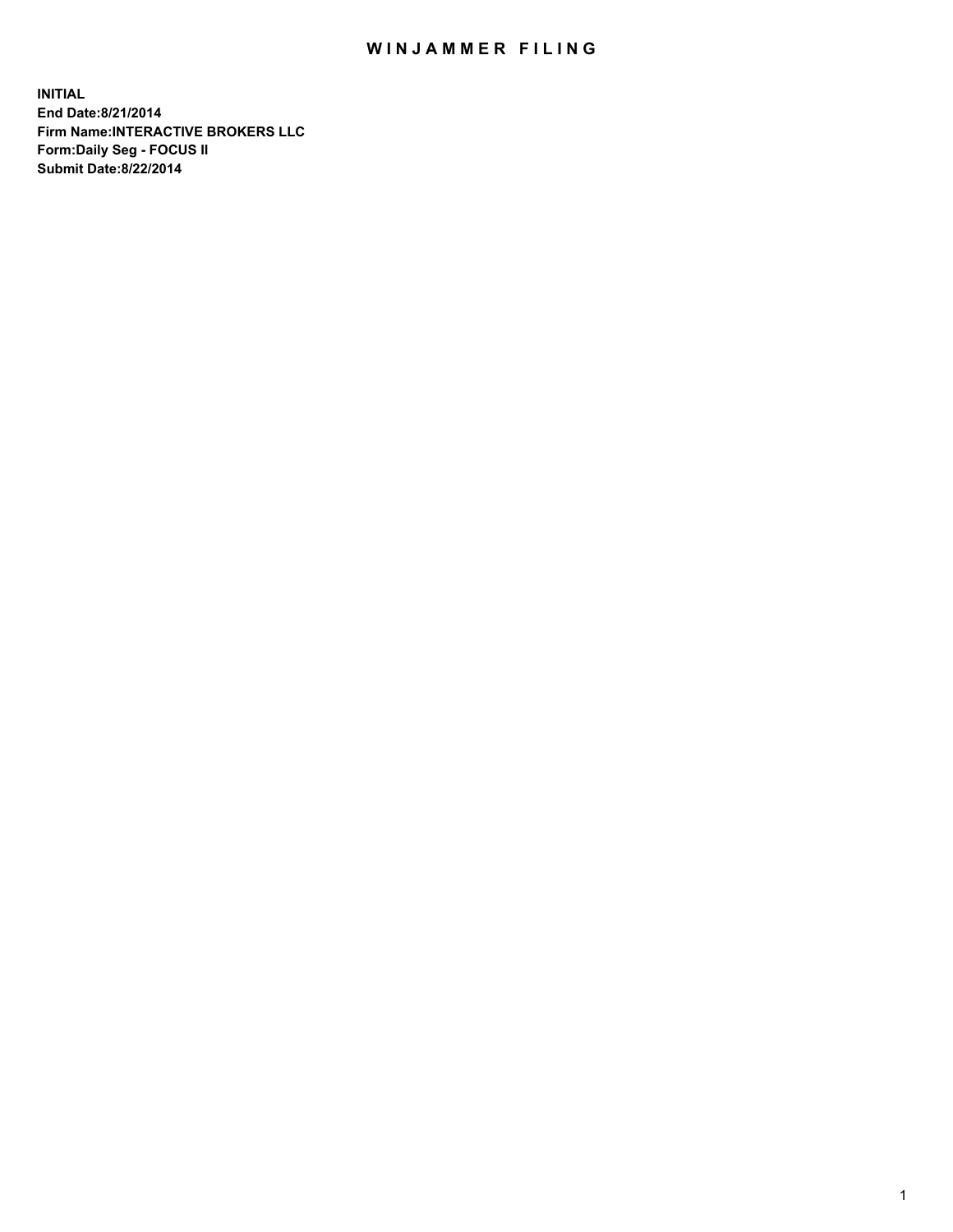# **INITIAL End Date:8/21/2014 Firm Name:INTERACTIVE BROKERS LLC Form:Daily Seg - FOCUS II Submit Date:8/22/2014 Daily Segregation - Cover Page**

| Name of Company<br><b>Contact Name</b><br><b>Contact Phone Number</b><br><b>Contact Email Address</b> | <b>INTERACTIVE BROKERS LLC</b><br><b>Michael Ellman</b><br>203-422-8926<br>mellman@interactivebrokers.co<br>$m$ |
|-------------------------------------------------------------------------------------------------------|-----------------------------------------------------------------------------------------------------------------|
| FCM's Customer Segregated Funds Residual Interest Target (choose one):                                |                                                                                                                 |
| a. Minimum dollar amount: ; or                                                                        | $\overline{\mathbf{0}}$                                                                                         |
| b. Minimum percentage of customer segregated funds required:% ; or                                    | 0                                                                                                               |
| c. Dollar amount range between: and; or                                                               | 155,000,000 245,000,000                                                                                         |
| d. Percentage range of customer segregated funds required between:% and%.                             | 0 <sub>0</sub>                                                                                                  |
| FCM's Customer Secured Amount Funds Residual Interest Target (choose one):                            |                                                                                                                 |
| a. Minimum dollar amount: ; or                                                                        | $\overline{\mathbf{0}}$                                                                                         |
| b. Minimum percentage of customer secured funds required:% ; or                                       | 0                                                                                                               |
| c. Dollar amount range between: and; or                                                               | 80,000,000 120,000,000                                                                                          |
| d. Percentage range of customer secured funds required between:% and%.                                | 0 <sub>0</sub>                                                                                                  |
|                                                                                                       |                                                                                                                 |
| FCM's Cleared Swaps Customer Collateral Residual Interest Target (choose one):                        |                                                                                                                 |
| a. Minimum dollar amount: ; or                                                                        | $\overline{\mathbf{0}}$                                                                                         |
| b. Minimum percentage of cleared swaps customer collateral required:% ; or                            | $\overline{\mathbf{0}}$                                                                                         |
| c. Dollar amount range between: and; or                                                               | 0 <sub>0</sub>                                                                                                  |
| d. Percentage range of cleared swaps customer collateral required between:% and%.                     | 0 <sub>0</sub>                                                                                                  |
| Current ANC:on                                                                                        |                                                                                                                 |
| <b>Broker Dealer Minimum</b>                                                                          | 2,657,553,040 21-AUG-2014                                                                                       |
| Debit/Deficit - CustomersCurrent AmountGross Amount                                                   | 340,236,302                                                                                                     |
| Domestic Debit/Deficit                                                                                | 3,225,079                                                                                                       |
| Foreign Debit/Deficit                                                                                 | 2,514,754 0                                                                                                     |
| Debit/Deficit - Non CustomersCurrent AmountGross Amount                                               |                                                                                                                 |
| Domestic Debit/Deficit                                                                                | 0 <sub>0</sub>                                                                                                  |
| Foreign Debit/Deficit                                                                                 | 0 <sub>0</sub>                                                                                                  |
| Proprietary Profit/Loss                                                                               |                                                                                                                 |
| Domestic Profit/Loss                                                                                  | $\overline{\mathbf{0}}$                                                                                         |
| Foreign Profit/Loss                                                                                   | $\underline{\mathbf{0}}$                                                                                        |
| Proprietary Open Trade Equity                                                                         |                                                                                                                 |
| Domestic OTE                                                                                          | <u>0</u>                                                                                                        |
| Foreign OTE                                                                                           | <u>0</u>                                                                                                        |
| <b>SPAN</b>                                                                                           |                                                                                                                 |
| <b>Customer SPAN Calculation</b>                                                                      | 1,147,812,977                                                                                                   |
| Non-Customer SPAN Calcualation                                                                        | 14,879,137                                                                                                      |
| Proprietary Capital Charges                                                                           | <u>0</u>                                                                                                        |
| Minimum Dollar Amount Requirement                                                                     | 20,000,000 [7465]                                                                                               |
| Other NFA Dollar Amount Requirement                                                                   | 21,594,481 [7475]                                                                                               |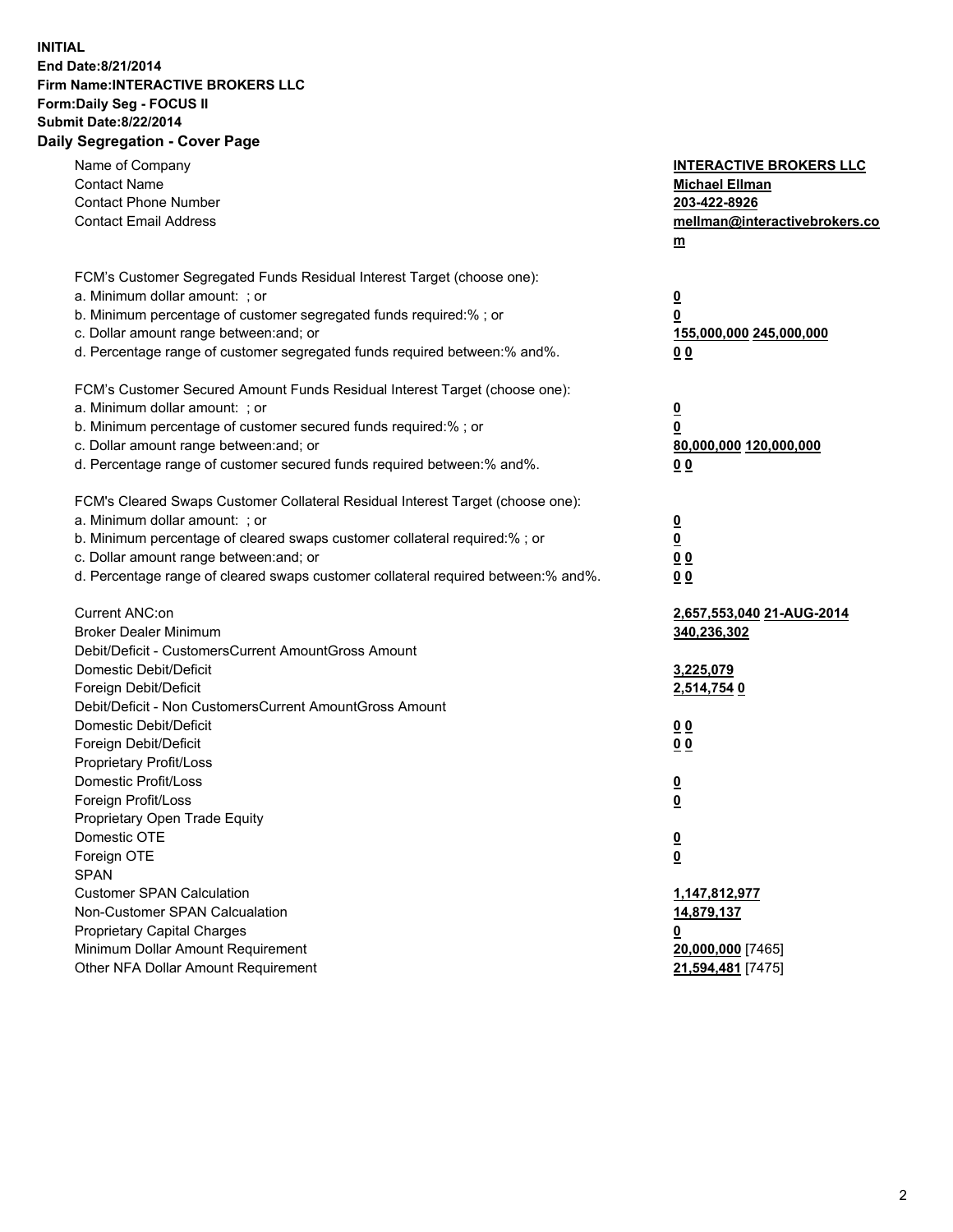### **INITIAL End Date:8/21/2014 Firm Name:INTERACTIVE BROKERS LLC Form:Daily Seg - FOCUS II Submit Date:8/22/2014 Daily Segregation - Secured Amounts**

|                | Daily Ocglegation - Occuled Amounts                                                         |                                   |
|----------------|---------------------------------------------------------------------------------------------|-----------------------------------|
|                | Foreign Futures and Foreign Options Secured Amounts                                         |                                   |
|                | Amount required to be set aside pursuant to law, rule or regulation of a foreign            | $0$ [7305]                        |
|                | government or a rule of a self-regulatory organization authorized thereunder                |                                   |
| 1.             | Net ledger balance - Foreign Futures and Foreign Option Trading - All Customers             |                                   |
|                | A. Cash                                                                                     | 333,025,745 [7315]                |
|                | B. Securities (at market)                                                                   | $0$ [7317]                        |
| 2.             | Net unrealized profit (loss) in open futures contracts traded on a foreign board of trade   | $-1,684,606$ [7325]               |
| 3.             | Exchange traded options                                                                     |                                   |
|                | a. Market value of open option contracts purchased on a foreign board of trade              | 68,036 [7335]                     |
|                | b. Market value of open contracts granted (sold) on a foreign board of trade                | $-137,547$ [7337]                 |
| 4.             | Net equity (deficit) (add lines 1.2. and 3.)                                                | 331,271,628 [7345]                |
| 5.             | Account liquidating to a deficit and account with a debit balances - gross amount           | 2,514,754 [7351]                  |
|                | Less: amount offset by customer owned securities                                            | 0 [7352] 2,514,754 [7354]         |
| 6.             | Amount required to be set aside as the secured amount - Net Liquidating Equity              | 333,786,382 [7355]                |
|                | Method (add lines 4 and 5)                                                                  |                                   |
| 7.             | Greater of amount required to be set aside pursuant to foreign jurisdiction (above) or line | 333,786,382 [7360]                |
|                | 6.                                                                                          |                                   |
|                | FUNDS DEPOSITED IN SEPARATE REGULATION 30.7 ACCOUNTS                                        |                                   |
| $\mathbf{1}$ . | Cash in banks                                                                               |                                   |
|                | A. Banks located in the United States                                                       | 346,931,383 [7500]                |
|                | B. Other banks qualified under Regulation 30.7                                              | 0 [7520] 346,931,383 [7530]       |
| 2.             | Securities                                                                                  |                                   |
|                | A. In safekeeping with banks located in the United States                                   | $0$ [7540]                        |
|                | B. In safekeeping with other banks qualified under Regulation 30.7                          | 0 [7560] 0 [7570]                 |
| 3.             | Equities with registered futures commission merchants                                       |                                   |
|                | A. Cash                                                                                     | $0$ [7580]                        |
|                | <b>B.</b> Securities                                                                        | $0$ [7590]                        |
|                | C. Unrealized gain (loss) on open futures contracts                                         | $0$ [7600]                        |
|                | D. Value of long option contracts                                                           | $0$ [7610]                        |
|                | E. Value of short option contracts                                                          | 0 [7615] 0 [7620]                 |
| 4.             | Amounts held by clearing organizations of foreign boards of trade                           |                                   |
|                | A. Cash                                                                                     | $0$ [7640]                        |
|                | <b>B.</b> Securities                                                                        | $0$ [7650]                        |
|                | C. Amount due to (from) clearing organization - daily variation                             | $0$ [7660]                        |
|                | D. Value of long option contracts                                                           | $0$ [7670]                        |
|                | E. Value of short option contracts                                                          | 0 [7675] 0 [7680]                 |
| 5.             | Amounts held by members of foreign boards of trade                                          |                                   |
|                | A. Cash                                                                                     | 81,953,845 [7700]                 |
|                | <b>B.</b> Securities                                                                        | $0$ [7710]                        |
|                | C. Unrealized gain (loss) on open futures contracts                                         | 99,418 [7720]                     |
|                | D. Value of long option contracts                                                           | 68,035 [7730]                     |
|                | E. Value of short option contracts                                                          | -137,544 [7735] 81,983,754 [7740] |
| 6.             | Amounts with other depositories designated by a foreign board of trade                      | 0 [7760]                          |
| 7.             | Segregated funds on hand                                                                    | $0$ [7765]                        |
| 8.             | Total funds in separate section 30.7 accounts                                               | 428,915,137 [7770]                |
| 9.             | Excess (deficiency) Set Aside for Secured Amount (subtract line 7 Secured Statement         | 95,128,755 [7380]                 |
|                | Page 1 from Line 8)                                                                         |                                   |
| 10.            | Management Target Amount for Excess funds in separate section 30.7 accounts                 | 80,000,000 [7780]                 |
| 11.            | Excess (deficiency) funds in separate 30.7 accounts over (under) Management Target          | 15,128,755 [7785]                 |
|                |                                                                                             |                                   |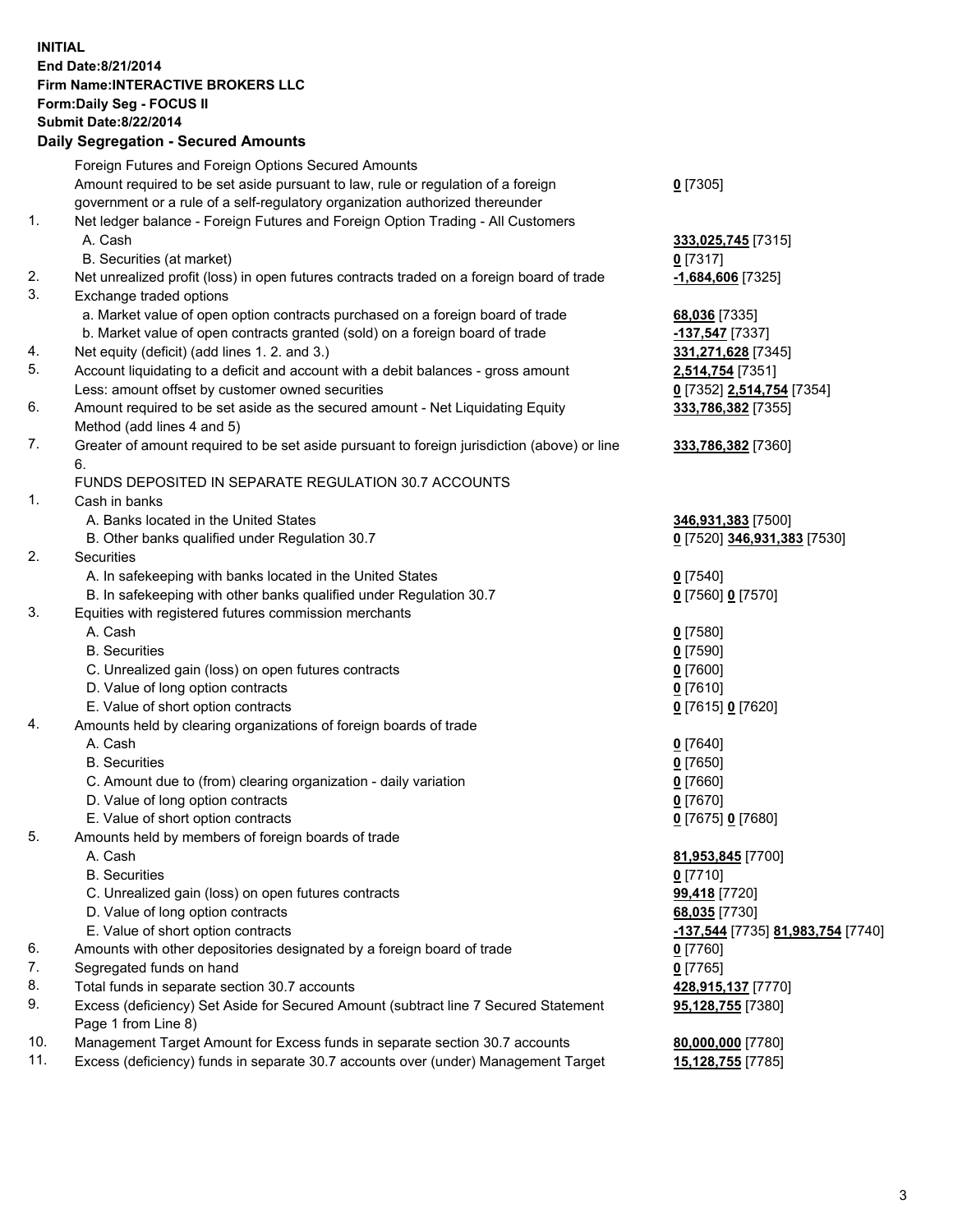**INITIAL End Date:8/21/2014 Firm Name:INTERACTIVE BROKERS LLC Form:Daily Seg - FOCUS II Submit Date:8/22/2014 Daily Segregation - Segregation Statement** SEGREGATION REQUIREMENTS(Section 4d(2) of the CEAct) 1. Net ledger balance A. Cash **2,405,985,573** [7010] B. Securities (at market) **0** [7020] 2. Net unrealized profit (loss) in open futures contracts traded on a contract market **-96,474,110** [7030] 3. Exchange traded options A. Add market value of open option contracts purchased on a contract market **79,271,419** [7032] B. Deduct market value of open option contracts granted (sold) on a contract market **-158,076,261** [7033] 4. Net equity (deficit) (add lines 1, 2 and 3) **2,230,706,621** [7040] 5. Accounts liquidating to a deficit and accounts with debit balances - gross amount **3,225,079** [7045] Less: amount offset by customer securities **0** [7047] **3,225,079** [7050] 6. Amount required to be segregated (add lines 4 and 5) **2,233,931,700** [7060] FUNDS IN SEGREGATED ACCOUNTS 7. Deposited in segregated funds bank accounts A. Cash **395,191,029** [7070] B. Securities representing investments of customers' funds (at market) **1,086,466,086** [7080] C. Securities held for particular customers or option customers in lieu of cash (at market) **0** [7090] 8. Margins on deposit with derivatives clearing organizations of contract markets A. Cash **9,976,715** [7100] B. Securities representing investments of customers' funds (at market) **79,516,135** [7110] C. Securities held for particular customers or option customers in lieu of cash (at market) **0** [7120] 9. Net settlement from (to) derivatives clearing organizations of contract markets **572,520** [7130] 10. Exchange traded options A. Value of open long option contracts **1,781,664** [7132] B. Value of open short option contracts **-2,919,485** [7133] 11. Net equities with other FCMs A. Net liquidating equity **-49,078,777** [7140] B. Securities representing investments of customers' funds (at market) **914,871,748** [7160] C. Securities held for particular customers or option customers in lieu of cash (at market) **0** [7170] 12. Segregated funds on hand **0** [7150] 13. Total amount in segregation (add lines 7 through 12) **2,436,377,635** [7180] 14. Excess (deficiency) funds in segregation (subtract line 6 from line 13) **202,445,935** [7190] 15. Management Target Amount for Excess funds in segregation **155,000,000** [7194]

16. Excess (deficiency) funds in segregation over (under) Management Target Amount Excess

**47,445,935** [7198]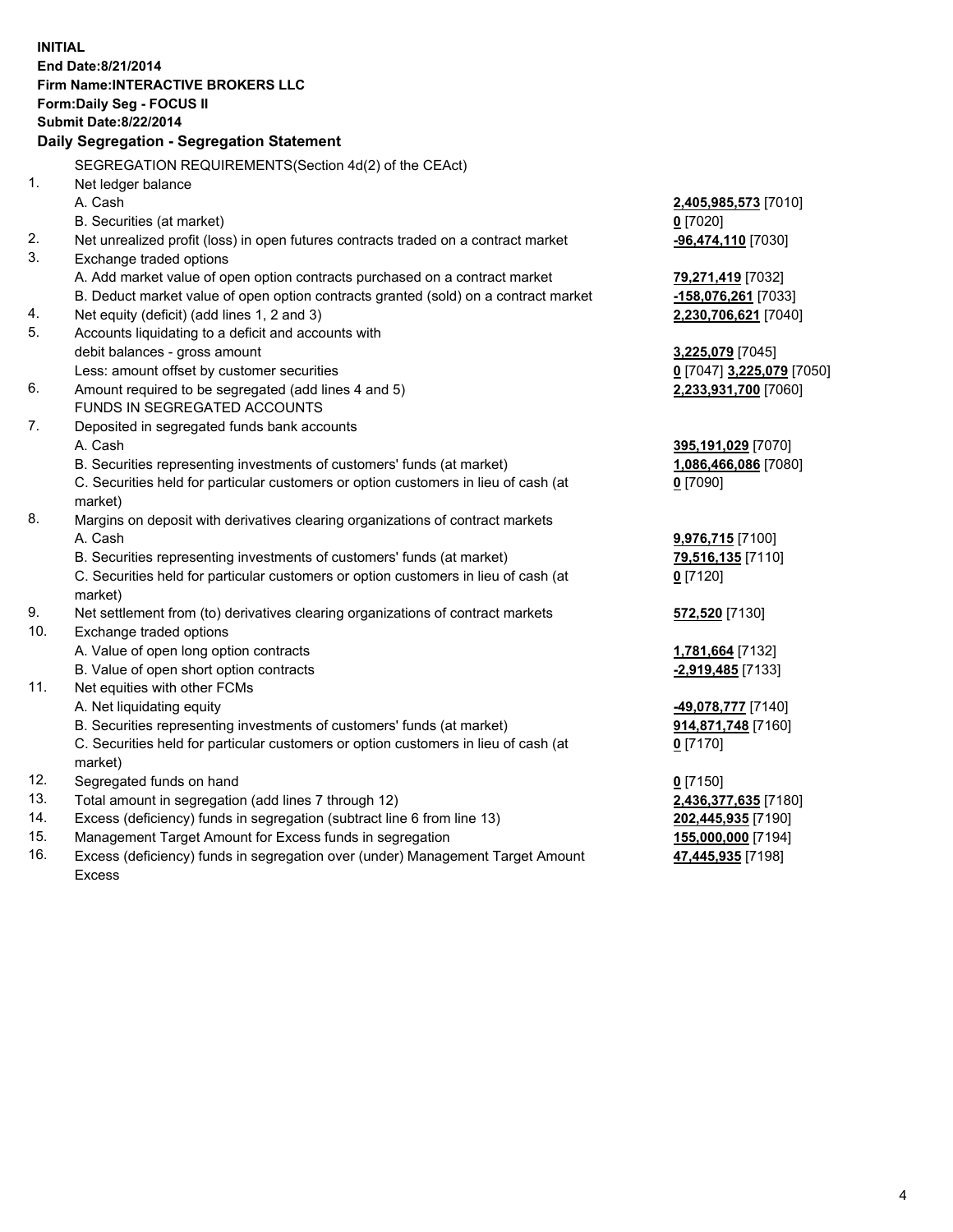## **INITIAL End Date:8/21/2014 Firm Name:INTERACTIVE BROKERS LLC Form:Daily Seg - FOCUS II Submit Date:8/22/2014 Daily Segregation - Supplemental**

| $\blacksquare$           | Total gross margin deficiencies - Segregated Funds Origin                                      | 228,169 [9100] |  |
|--------------------------|------------------------------------------------------------------------------------------------|----------------|--|
| $\overline{\phantom{a}}$ | Total gross margin deficiencies - Secured Funds Origin                                         | $0$ [9101]     |  |
| $\blacksquare$           | Total gross margin deficiencies - Cleared Swaps Customer Collateral Funds Origin               | $0$ [9102]     |  |
| $\blacksquare$           | Total gross margin deficiencies - Noncustomer and Proprietary Accounts Origin                  | $0$ [9103]     |  |
| $\blacksquare$           | Total number of accounts contributing to total gross margin deficiencies - Segregated          | 4 [9104]       |  |
|                          | Funds Origin                                                                                   |                |  |
| $\blacksquare$           | Total number of accounts contributing to total gross margin deficiencies - Secured             | $0$ [9105]     |  |
|                          | Funds Origin                                                                                   |                |  |
| $\blacksquare$           | Total number of accounts contributing to the total gross margin deficiencies - Cleared         | $0$ [9106]     |  |
|                          | Swaps Customer Collateral Funds Origin                                                         |                |  |
| $\overline{\phantom{a}}$ | Total number of accounts contributing to the total gross margin deficiencies -                 | $0$ [9107]     |  |
|                          | Noncustomer and Proprietary Accounts Origin                                                    |                |  |
|                          | Unlead a copy of the firmle delly margin report the $\mathsf{ICM}$ uses to issue margin selle. |                |  |

Upload a copy of the firm's daily margin report the FCM uses to issue margin calls which corresponds with the reporting date.